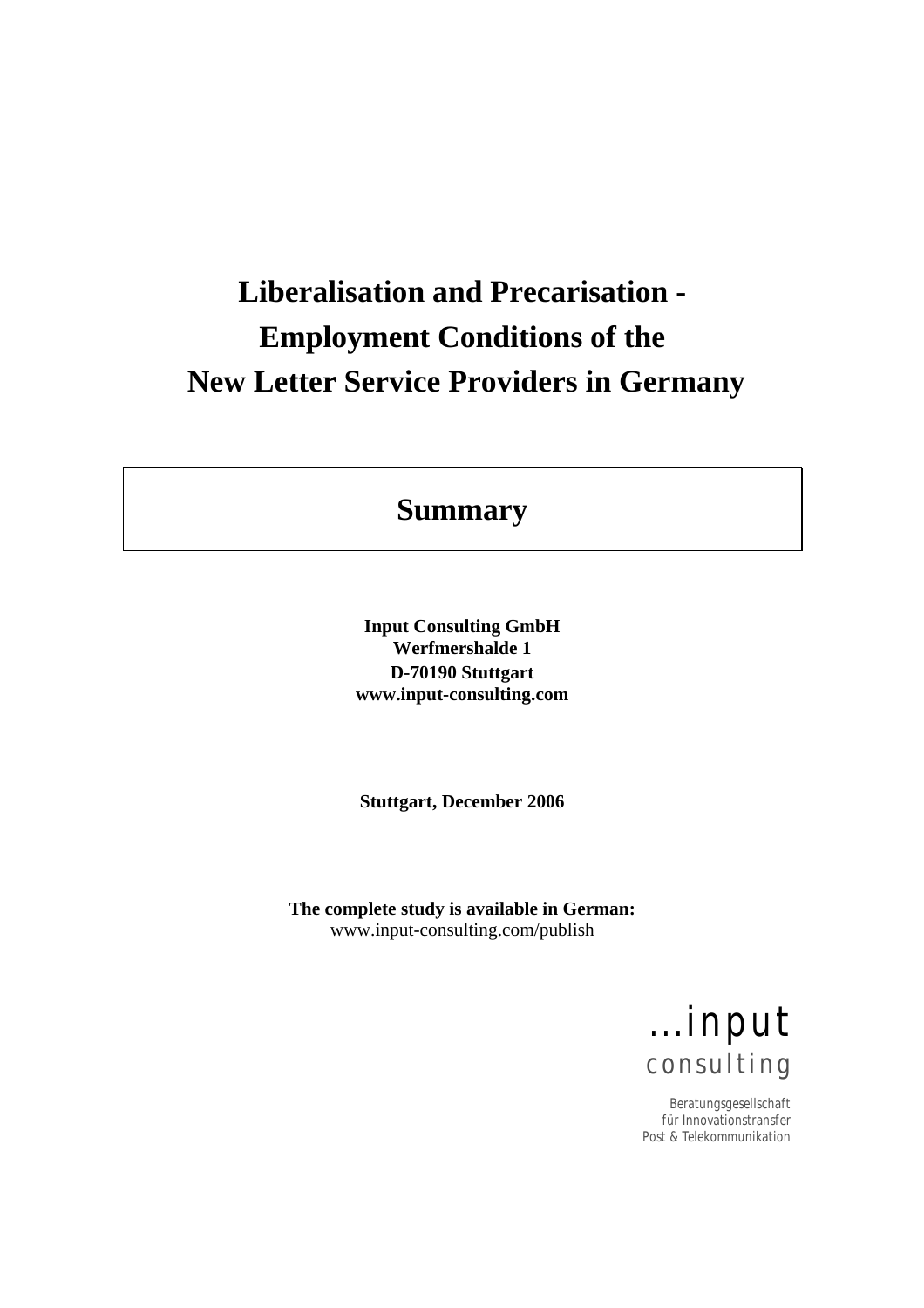1.

In 2007, European and German postal policy stands before important transitions. The planned elimination of the remaining monopolies in the letter market will not only have consequences for the quality of postal services, but also for employment conditions in the letter sector. This study therefore deals with the question of whether and to what extent precarious employment can be ascertained among the new letter service providers that have entered the market since liberalisation commenced – in particular looking at the dimensions of "employment stability," "income" and "participation."

# 2.

The possibility that liberalisation might cause a surge in precarisation in the letter market was already intensively discussed in Germany in the course of the debate on the Postal Law ("Postgesetz" - PostG) in the second half of the 1990s. The concerns were dealt with primarily by the so-called "Social Clause" of § 6 paragraph 3 No. 3 of the Postal Law. According to this clause, a license for offering letter post services must be rejected "when … facts justify the assumption that the applicant substantially falls below the crucial labour conditions common in the licensed area."

# 3.

Between 1998 and 2005, turnover achieved in the letter market in Germany increased by 3.8%; this is a very moderate growth rate of, on average, 0.54% per year. The majority of prognoses for coming years anticipate stagnation, or, at best, exceedingly modest growth in the German letter market. In 2005, 704 million euro of the total turnover of 10.2 billion euro in Germany were accounted for by new providers ("licensees") competing with Deutsche Post AG, which were able to continually increase their market share from 0.8% in 1998 – the year the Postal Law came into force – to 6.9% in 2005.

# 4.

On the German letter market, besides Deutsche Post AG, we can presently perceive three different groups of actors:

- Subsidiaries of foreign postal enterprises (e.g. TNT),
- Subsidiaries of newspaper publishers (e.g. PIN Group),
- Independently operating letter service providers (e.g. Jurex).

In the run-up to and following complete liberalisation, we can expect consolidation of the market through takeovers and the entry of more foreign competitors. A study made by Pricewaterhouse Coopers for the European Commission presumes that the new providers will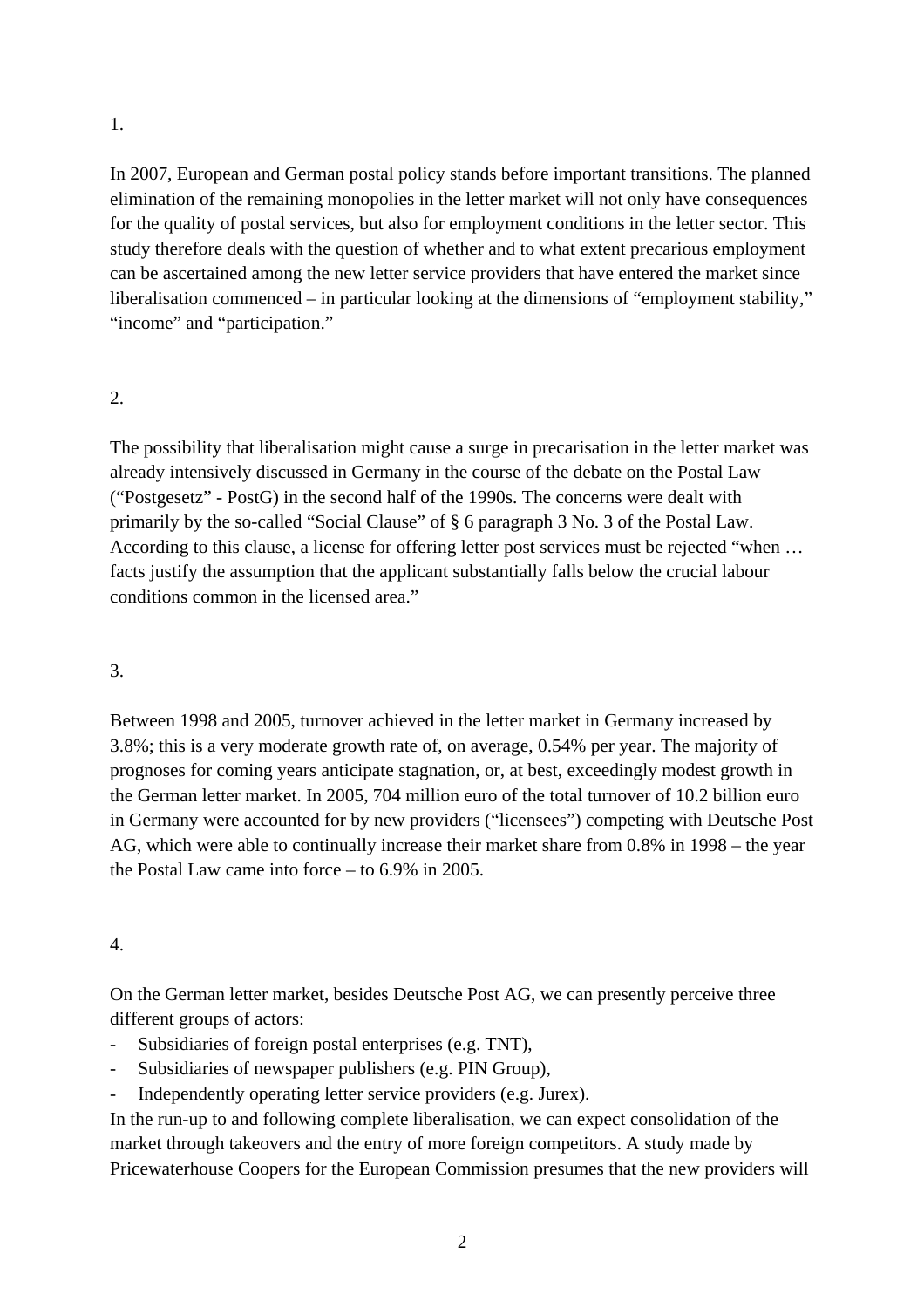considerably expand their positions after successful market opening and will be able to collectively attain market shares in the magnitude of approximately 20% by 2011.

#### 5.

A total of 34,410 workers were employed by the roughly 950 active licensees competing with the Deutsche Post AG in the German letter market in 2004. Based on 17,650 employees in the year 1999, this means their numbers have nearly doubled. Nevertheless, the 28,908 jobs cut in the letter sector of Deutsche Post AG between 1999 and 2004 due to extensive rationalization measures, electronic substitution and market share losses could not be compensated for by the 16,760 jobs newly created during this same period by the licensees. Altogether, the number of jobs in the German letter market dropped by 6.2% or 12,148 jobs from 1999 to 2004. Converted into full-time jobs, the balance of jobs in the German letter market is even considerably worse: while Deutsche Post AG arithmetically cut 22,063 full-time jobs from 1999 to 2004, the number of jobs, converted to full-time, provided by the licensees only increased by 7,006. Overall, seen this way, the loss of employment – minus 15,057 jobs  $(-9.9\%)$  – is far more critical than purely taking a head count can express.

#### 6.

1

The dimension of "employment stability" reveals that long-term employment subject to social insurance contributions have become a largely atypical pattern among the licensees in the letter market. With 62.3% (2004) of "mini-jobs"<sup>1</sup> and a broad distribution of temporary employment contracts, the new letter service providers are dominated by types of employment that are characterised by a high degree of uncertainty, instability and dependency. The percentage of employment subject to social insurance contributions among the licensees dropped from 45.9% in the year 1999 to 37.7% in the year 2004. Therefore, while nearly twothirds of the workforce of the market entrants in the course of liberalisation is marginally employed, Deutsche Post AG operates in this area almost entirely with employees subject to social insurance contributions. At 62.3%, the share of mini-jobs in the total number of employees is now higher among the licensees on the letter market than in trades traditionally characterised by marginal employment such as the cleaning sector (56.3%) or gastronomy (52.8%).

<sup>&</sup>lt;sup>1</sup> The remuneration of ,,mini-jobs" ("marginal employment") is limited to 400 Euro per month. The employer pays flat-rate charges amounting to 25 % (12 % statutory pensions insurance, 11 % statutory health insurance and 2 % taxes). The mini-jobber do not have to pay any social insurance contributions and income tax (For more information: Federal Ministry of Labour and Social Affairs,

http://www.bmas.bund.de/Englisch/Navigation/Social-Security/400-euro-mini-jobs.html)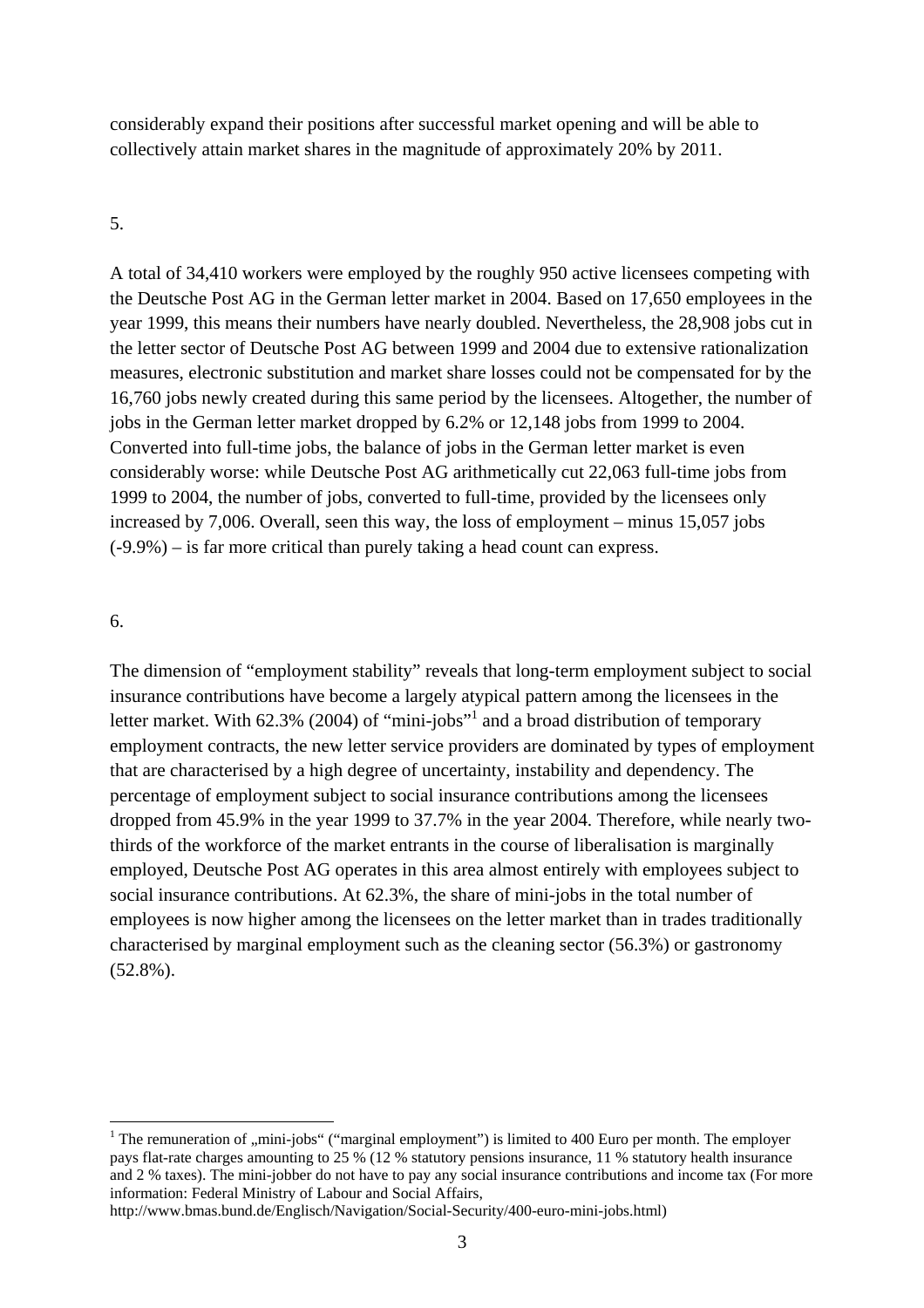According to our surveys, the average hourly wage (median) paid by the new letter service providers to their employees is 7.00 euro in western Germany and 5.90 euro in eastern Germany; the average attainable monthly gross wage (median) based on these hourly wages in the case of a 38.5 hours work week is 1,169 euro in western Germany and 985 euro in eastern Germany including Berlin. Therefore, the dimension of "income" shows that the average pay attainable from the licensees

- lies 40.9% below the starting salary for deliverers of Deutsche Post AG in western Germany and 50.2% in eastern Germany;
- lies 31.5% below the respective regional low wage threshold (two-thirds of the median wage) in western Germany and 19.9% below in eastern Germany;
- must be classified in this respect as below the subsistence level, since it is 11.0% lower for western Germany and 16.7% lower for eastern Germany than a working wage with which the minimum requirement can be covered according to the provisions of Social Code II ("Sozialgesetzbuch II" – SGB II). Relevant quantities of the employees of the new letter service providers therefore fulfil the criteria for persons in need of social assistance under Social Code II, even when employed full-time, and are entitled to supplementary unemployment benefits  $II<sup>2</sup>$

#### 8.

<u>.</u>

The "participation" dimension shows that the large majority of employees of the new letter service providers are not given the opportunity to represent their vocational interests through the use of institutionally safeguarded participation options – e.g. through the election of or work in works councils – or to shape their working conditions with the aid of collective exertion of influence – e.g. through wage agreements. The human resource management methods that appear to be typical for many of the letter service providers are characterized by hierarchies and authoritarianism and not uncommonly by methods that calculate with the anxieties of the employees. Therefore they are largely refused any options for individual and informal participation in the decisions that affect them.

<sup>&</sup>lt;sup>2</sup> "Unemployment benefit II (basic security benefits for job-seekers): Book Two of the Social Code (so-called 'Hartz IV Act') entered into force as on 1 January 2005. Basic security benefits for job-seekers, which replace the former unemployment assistance and social assistance for those who are capable of earning, provide to anyone who is capable of earning but is in need of assistance and who is not entitled to unemployment benefit I access to standard benefits to meet basic needs. Unemployment benefit II is funded by taxes. The amount is needs-based. The benefit can be received by all who are capable of earning if they have insufficient income to cover their living expenses. Unemployment benefit II is also paid if the person in need of assistance has not paid contributions to social insurance. It is paid if and as long as the need exists, in other words including for long periods of unemployment." (Source: Federal Ministry of Labour and Social Affairs, http://www.bmas.bund.de/Englisch/Navigation/Labour-market/unemployment-benefit.html)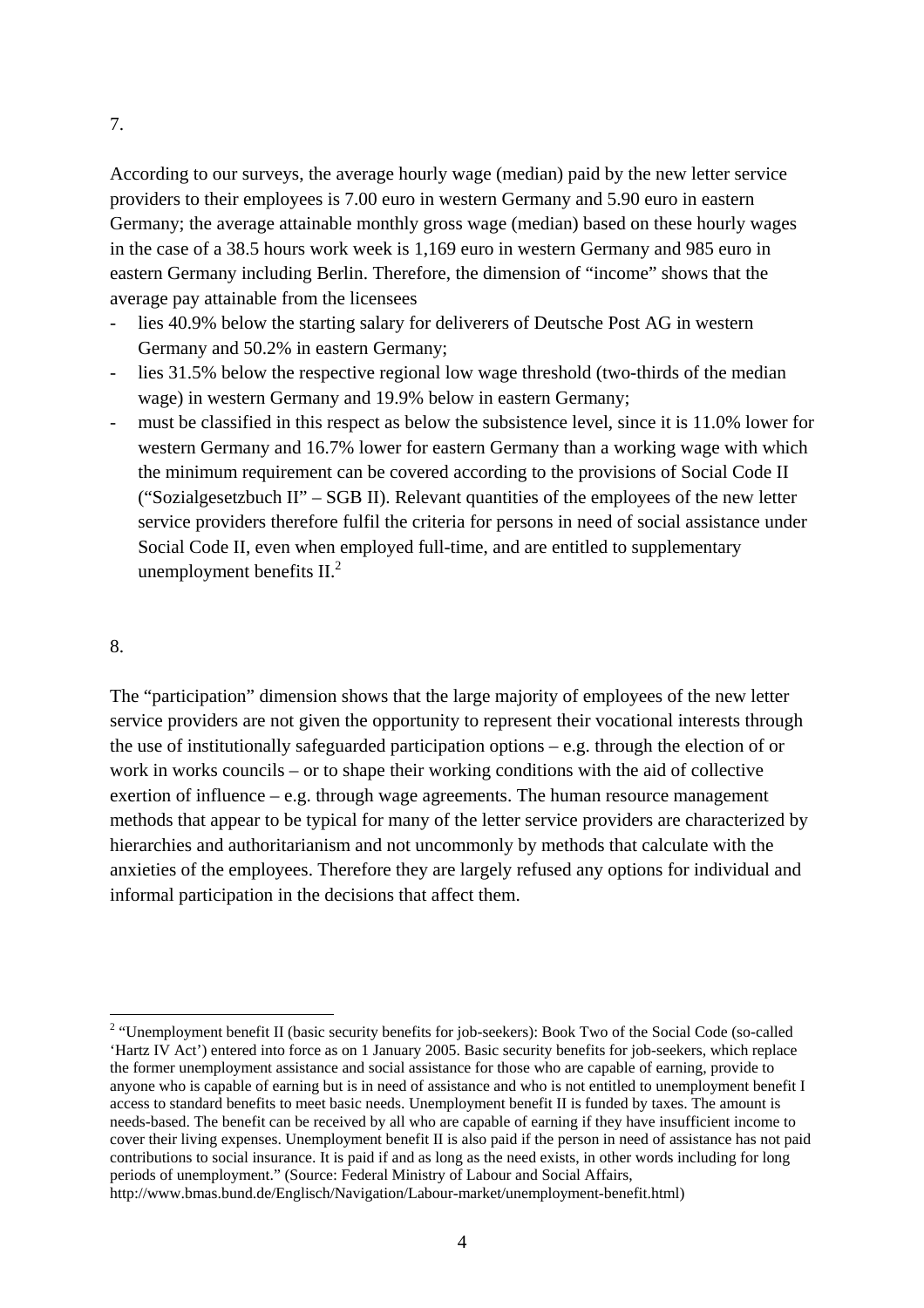The findings of this study overall make clear that the jobs created by the new providers on the German letter market possess a pronounced potential for precariousness where employment stability, income and participation are concerned. With the decisive prerequisite of liberalisation, the following five factors in particular have allowed a structure of conditions to arise in which providers could establish themselves on the letter market whose business models are based chiefly on the cost advantages of precarious employment:

- High unemployment with pronounced regional emphases;
- Labour market policy's facilitation and subsidising of marginal employment;
- Governmental aid payments to low-wage earners, which already essentially have the effect of a combined wages model;
- The lack of trade union organisational powers among the new letter service providers;
- The regulatory restraint of the regulation authority ("Federal Network Agency for Electricity, Gas, Telecommunications, Post and Railway") in application of the instrument of social licensing obligations.

It is beyond justifiable doubt that the precarisation problem will further intensify if these conditions remain unchanged in the case of further competitive opening of the letter market.

# 10.

Precarisation leads to a number of problematic implications

- for the affected employees,
- for competition in the letter market,
- for the social security systems.

# 11.

Typical negative by-products of precarious employment for the affected employees include

- a blockade of subjective demands on the quality of one's own work, chiefly in so far as income and employment security are concerned;
- the inability to plan one's life over longer periods:
- existing near or even below the poverty risk threshold;
- inadequate social safeguarding in the case of illness, unemployment or age-related retirement from working life.

# 12.

In their competition with Deutsche Post AG, the new letter service providers base their strategy on underselling prices by emphasising their cost advantages compared with the market leaders. Hardly any other market has such comparatively large wage cost differences